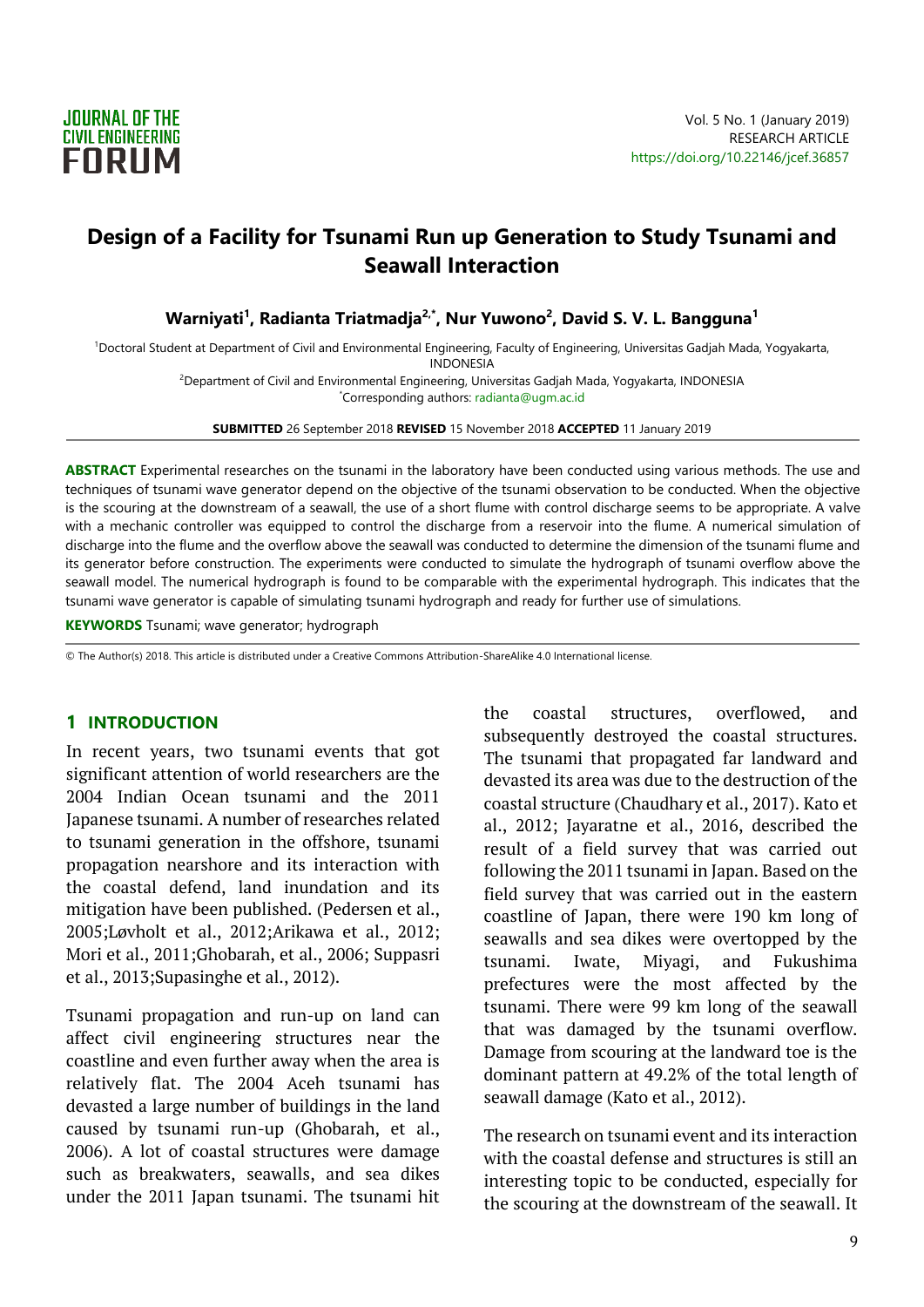is almost impossible to simulate the tsunami in the hole of the area covering tsunami generation, ocean propagation, nearshore transformation, shoreline processes, runup, overflow, inundation and its impact on the buildings. Therefore, a tsunami generation method in a pertinent area depending on the objective of the observation related to the tsunami is needed. Boundaries condition is needed to simplify the research problem.

Many research on tsunami was conducted through a large-scale laboratory experiment on a flume. Port and Airports Research Institute in Japan have a Large Hidro-Geo Flume at 184 m long, 3.5 m wide and 12 m deep (Allsop, et al., 2014). Germany has a large wave flume (Großer Wellenkanal, GWK) at Forschungszentrum Küste (FZK) in Hannover with total length of about 300 m, 5m wide and 7m deep, equipped with a piston type wave maker with 4 m stroke (Schimmels et al., 2014). A long flume is certainly capable of various simulation tasks, however; a short flume is a convenient option for particular for simulation.

When the focus of research is tsunami impact on a coastline such as scouring at the downstream of the seawall, a short flume is appropriate to be used. The tsunami could be imitated with a control discharge within the flume. The control discharge could be adjusted to yield hydrograph that represents the tsunami hydrograph.



Figure 1. Tsunami height time series derived from the combined MP and JCG videos (Fritz et al., 2012)

The tsunami hydrograph is inspired by the tsunami height time series that derived from the videos of tsunami height in Kesenuma bay during the 2011 tsunami event in Japan (Figure 1). The videos were taken at the Japanese Coast Gard (JCG) and Miyagi Prefecture (MP).

# **2 WAVE GENERATION TECHNIC IN LABORATORY**

Several researchs on tsunami and their impact in the nearshore area have been conducted experimentally and numerically. The hypothetical tsunami model in the laboratory may be generated by piston wavemaker, dam break, vertical wave board motion, and releasing a water volume. The methods of tsunami generation in the laboratory depends on the tsunami generative sources (Goseberg, et al., 2013).

# 2.1 Piston-type Wavemaker

Tsunami wave generation in the laboratory is often conducted by piston-type wavemaker. The horizontally moving of the paddle on the water column will release energy to generate a wave. The height and period of the wave that was generated by piston-type wavemaker depend on the paddle stroke. Buldakov (2013) observed the interaction of tsunami wave in the form of plunging or collapsing breaking wave. Chen et al. (2016) conducted tsunami experiment on a wave flume of 40.0 m long, 0.5 m wide, and 0.8 m high where a piston-type wavemaker was installed at one end of the flume. The result of the experiment express that a submerged breakwater could not effectively reduce tsunami scouring, whilst local scouring is the main factor of damage of coastal structures during the tsunami event. The hydraulic experiment of the effectiveness of reinforcement for breakwater stability against tsunami overflow was conducted in a flume with piston type wavemaker (Tsujio et al., 2013). The width and height of the counter mound behind the composite breakwater affected the caisson breakwater stability.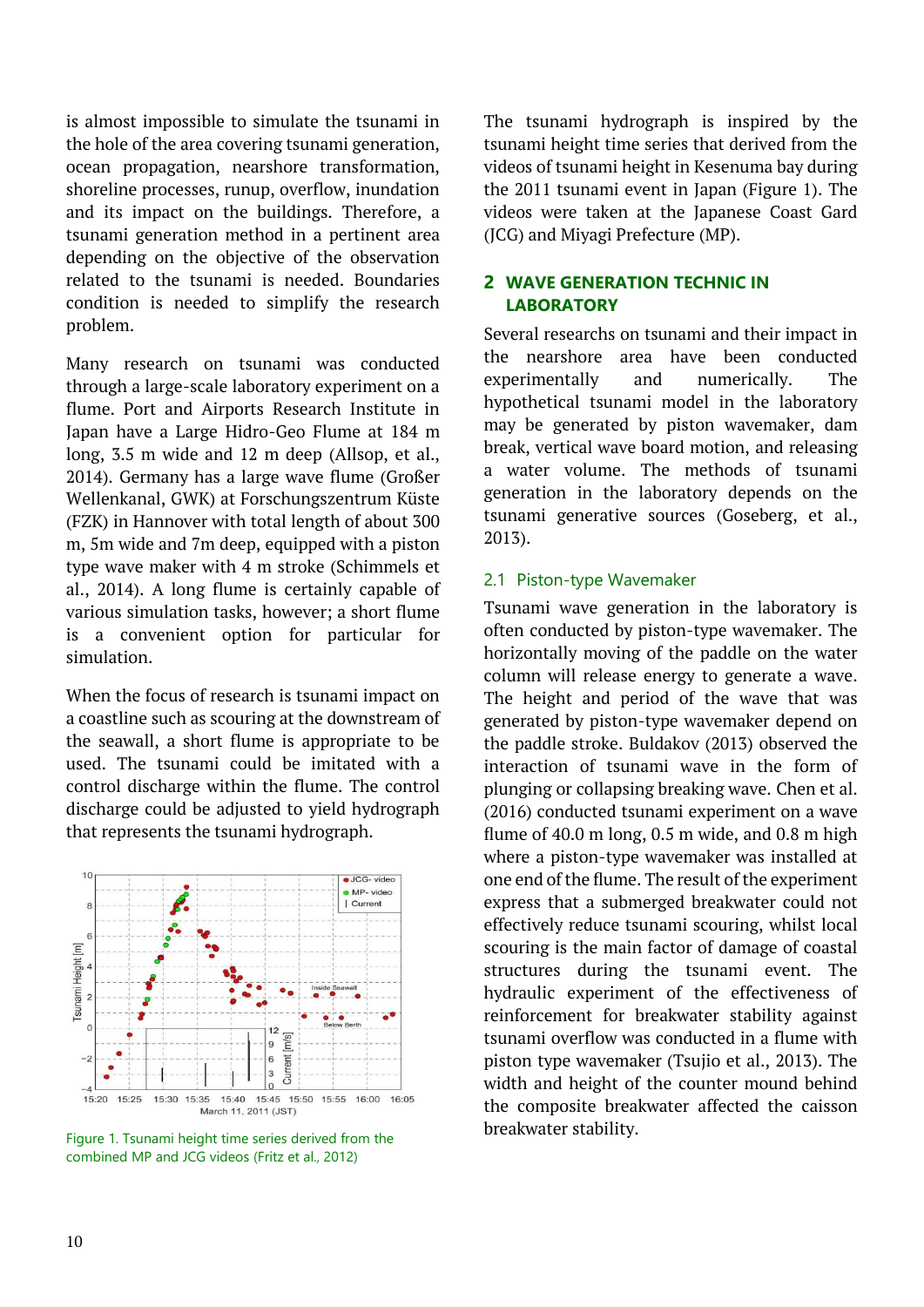## 2.2 Dam-Break Analogy

The dam-break analogy is one of generation of longwave and tsunami bore in the laboratory. Chanson, (2006)was developed a simple analytical expression of dam-break analogy for tsunami wave and compare it with experimental data. The dam-break method was employed to generate a tsunami bore to investigate the characteristics of the scour behind the landward slope of coastal dikes through smallscale laboratory experiment(Jayaratne et al., 2016). Kuswandi, et al., (2017) performs a dam break method to generate tsunami bore. Two gates that quickly opening is installed in a flume 20.7 m long. Between two gate, a volume of water initially stored to generate a tsunami bore when the two gates are quickly opened at the same time. Esteban et al., (2017) conducted an experiment using the dam-break method to study the overflow mechanism above coastal structure due to the tsunami. This method could be applied if tsunami bore is the objective.

# 2.3 Vertical Boards Moving

Generation of tsunami wave which caused by a vertical landslide in the ocean could be modeled by the vertical moving of flume bottom (Raichlen 1970). Upward and downward moving of the flume bottom would generate a tsunami wave to all direction in the flume. This method suitable to be applied in the deep water condition(Goseberg, et al, 2013).

### 2.4 Volume Driven

A volume-driven wave generation has been constructed by storing a volume of water and releasing it under control of a valve-pump system (Rossetto et al., 2011). The tsunami generator could produce a long wave of solitary and Nwaves and also simulate the 2004 Indian Ocean tsunami wave as recorded in the "Mercator" Phuket Thailand.

A water volume was driven tsunami wave generation was conducted (Bangguna, et al., 2016) to imitate the tsunami hydrograph as of 2011 Japan Tsunami event that was derived by Fritz et al., (2012). The tsunami hydrograph has been simulated in the laboratory that generated by a pumping a volume of water into a flume. It was conducted using a flume of 12 m long, 0.60 m wide, and 0.45 m high. The discharge was controlled by a mechanical controller that equipped on the flume to adjust the opening of the valve pump system (Bangguna, et al., 2016).

This paper explains about the design of tsunamigeneration with control discharge on the flume. The tsunami generated by releasing a volume of water from a reservoir into the flume based on a gravitational flow. A numerical and experimental simulation of tsunami hydrograph shown in this paper.

# **3 THEORETICAL APPROACH AND RESEARCH METHODS**

# 3.1 Flow in Pipes

In the design of pipelines systems, the flow is calculated using energy equation. According to the energy equation, total energy at two points observed is constant (Equation 1)

$$
Z_1 + \frac{p_1}{\gamma} + \frac{v_1^2}{2g} = Z_2 + \frac{p_2}{\gamma} + \frac{v_2^2}{2g} + \sum h_f + \sum h_e \tag{1}
$$

Where  $Z$  is elevation above a reference,  $p$  is pressure,  $\gamma$  is spesific weight,  $\nu$  is average pipe velocity,  $h_f$  is energy loss due to friction, and  $h_e$  is local a loss.

# 3.2 Energy Losses

Pipeline incur energy loss due to friction and local loss. The local lost may include energy lost at the elbow, valves, inlet devices, outlet to the reservoir. The energy lost due to friction commonly call as primary energy loss and calculated by

$$
h_f = f \frac{L}{D} \frac{v^2}{2g} \tag{2}
$$

$$
h_f = 8f \frac{L}{D^2} \frac{Q^2}{\pi^2 g} \tag{3}
$$

Where  $f$  is friction coeficient,  $L$  is pipe length,  $D$ is pipe diameter,  $Q$  is discharge,  $q$  is gravitational acceleration.

The local loss is commonly calculated by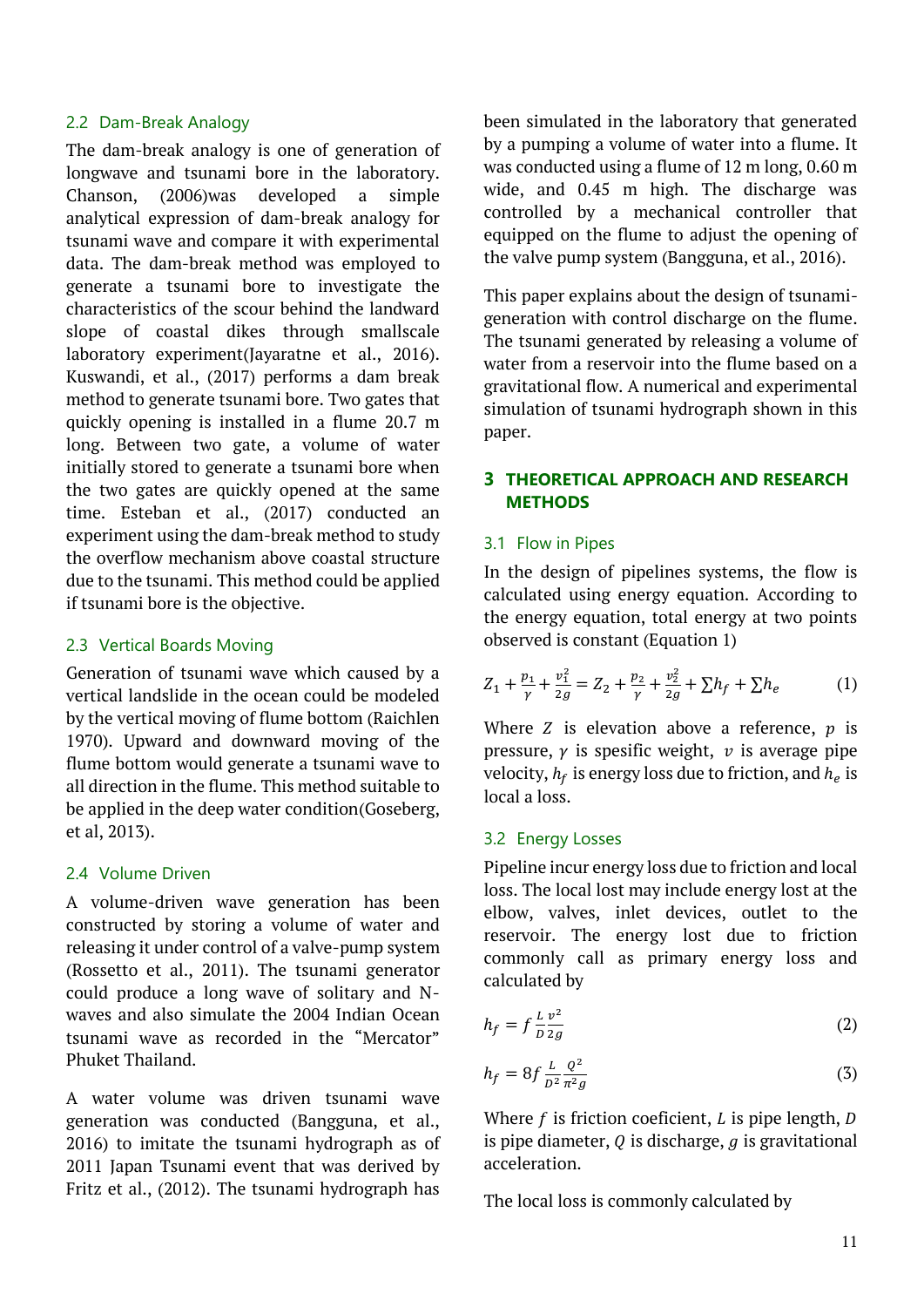$$
h_e = k \frac{v^2}{2g} \tag{4}
$$

$$
h_e = \frac{8k}{g\pi^2 D^4} Q^2
$$
 (5)

Where  $k$  is local loss coeficient.

Energy lost due to friction is dominant for pipe 30 m or longer (Simon, 1981). In this research, the pipe shorter than 30 m, therefore the primary energy loss was neglected. According to the energy equation, the pipeline system was designed.

#### 3.3 Hydrograph Tsunami in the model

The pipeline system was designed to generate a hydrograph tsunami in the flume (Figure 1).



Figure 2. Pipeline system

In the design pipeline system (Figure 2) the pressure in the point 1 and 2 is atmospheric pressure, zero velocity in the point 1, the differences elevation at both point is H, the Equation (1)

$$
H = \frac{v}{2g}(1 + \sum k)
$$
 (6)

$$
v_2 = \left(\frac{2gH}{(1+\Sigma k)}\right)^{1/2} \tag{7}
$$

$$
Q = C_d a \left(\frac{2gH}{(1+\Sigma k)}\right)^{1/2} \tag{8}
$$

Where  $v_2$  is velocity in the pipe,  $a$  is cross-section area of the pipe,  $C_d$  is discthe harge coefficient.

The water level in the reservoir would be decreased when the valve opened and water flowing from the reservoir to the flume. Differences of water level in the reservoir and the flume at a certain time is

$$
H^t = H^{t-1} - \Delta t \frac{Q^{t-1}}{A} \tag{9}
$$

Where  $A$  is cross-section area of the reservoir,  $t$  is time step.

The water level in the flume would increase and be overflowing when the level higher than the seawall model. The overflow may identic with overflow on the weir and calculated by

$$
Q = \frac{2}{3} C_d b \sqrt{2g} h_o^{3/2}
$$
 (10)

$$
h_0 = \left(\frac{3Q}{2\ c_d b \sqrt{2g}}\right)^{2/3} \tag{11}
$$

Where  $h_0$  is overflow height.

The tsunami hydrograph could be composed based on the height of tsunami overflow above the seawall model.

The design of control discharge in the flume was numerically simulated based on the theoretical background. Based on the numerical simulation the final dimension on tsunami generation facility was determined as shown in Table 1. The simulation control discharge from a reservoir into the flume shown in Figure 3.

Table 1. Final dimension of tsunami generation facility

| Numerical and physical dimension                 |             |                    |
|--------------------------------------------------|-------------|--------------------|
| data                                             |             |                    |
| Initial water elevation in the reservoir         | $+4.0$      | m                  |
| $(Z_1)$                                          |             |                    |
| Initial water elevation in theflume( $Z_2$ )     | $+0.5$      | m                  |
| The cross-sectional area of the<br>reservoir (A) | 6. $\Omega$ | m<br>$\mathcal{D}$ |
| Diameter of pipe(d)                              | 0.25<br>4   | m                  |
| Wide of flume (b)                                | 0.8         | m                  |
| Length of flume $(L)$                            | 9.2         | m                  |
| The height of seawall model $(h_b)$              | 0.09        | m                  |
|                                                  | 5           |                    |
| Discharge coefficient $(C_d)$                    | 0.68        |                    |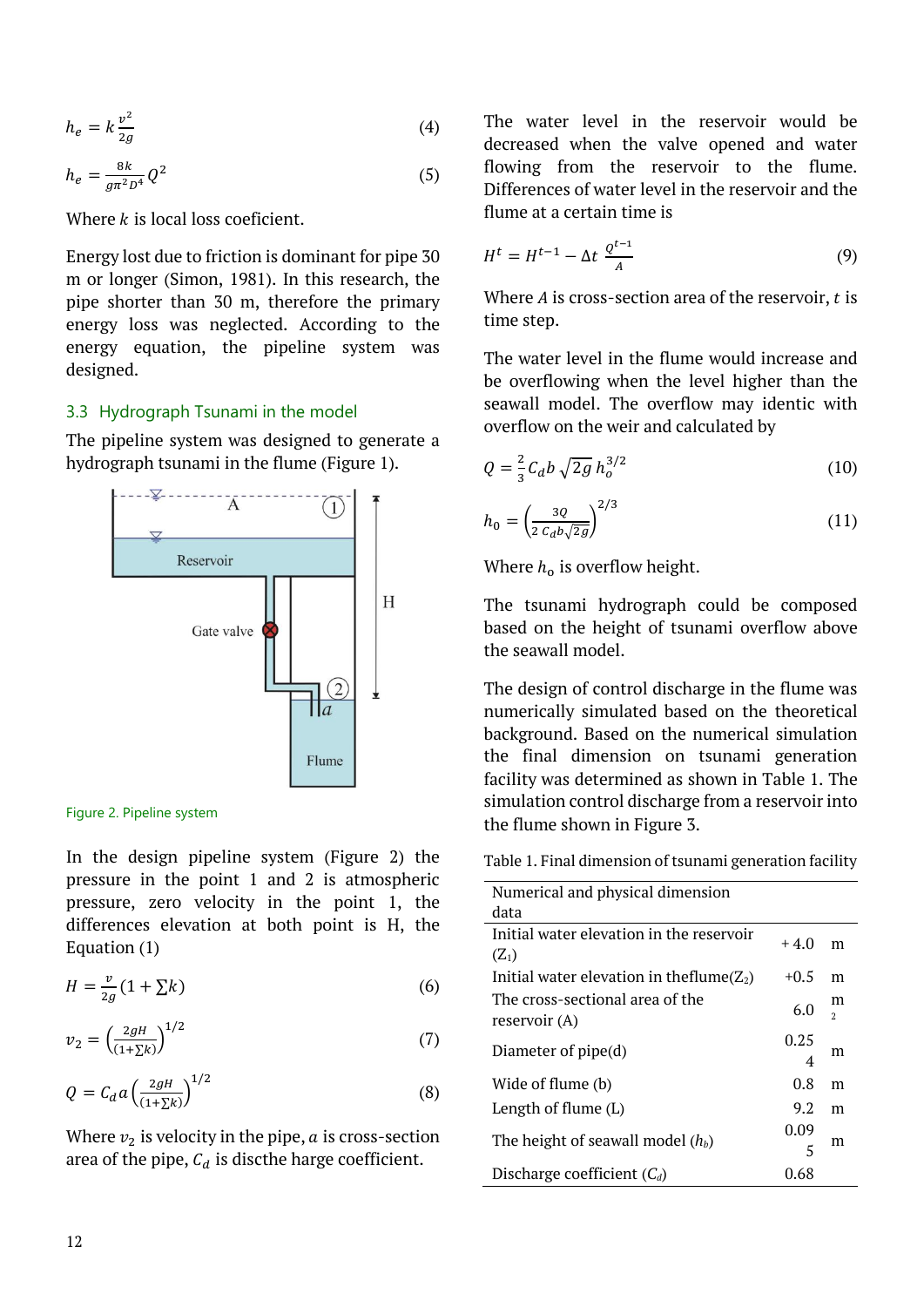The discharge in figure 3 was developed by control the gate valve at opening time 22 s, delay 3 s, and closing time 24 s. The maximum discharge is about  $0.127 \text{ m}^3/\text{s}$ . Based on the discharge from a reservoir into the flume, the numerical simulation of discharge and overflow height above a seawall model are shown in Figure 4.



Figure 3. Simulation of discharge from a reservoir into the flume



Figure 4. Simulation hydrograph of discharge and overflow height above a seawall model.

### **4 RESULTS AND DISCUSSION**

#### 4.1 A New Tsunami Generation Facility

A new type of tsunami-generating device has been developed with the control discharge to generate a tsunami. That is a unique and simple device to generate a tsunami within a short flume. The tsunami device was installed in Hydraulics laboratory of Civil and Environmental Engineering Universitas Gadjah Mada. The design of a new tsunami generator based on the

gravitational flow. A reservoir at a distance above one end of the flume, a pipeline system installed to connect with the flume. The pipeline equipped with a gate valve with a mechanic controller to regulate water releases from the reservoir. A large volume of water would flush into the flume when the gate valve is open, the water would flowing to the other end of the flume and flowing out to a collecting tank. The collecting tank equipped with a pump to raise the water to the reservoir.

The reservoir, flume and collecting tank were erected in solid construction, consist of brick wall and concrete. A glass panel was installed at the one side of the flume for observation from the outside. The photograph and schematic of tsunami wave facilities are shown in Figure 5 and Figure 6. The size of the reservoir is 3 m long, 2 m wide, and 1.5 m high. The flume is 9.2 m long, 0.8 m wide, and 2 m high. The base differences of reservoir and flume are 2.5 m.

The device was able to model tsunami in the nearshore zone, the process in the shoreline, runup, overflow, and the effect on the structures in the shoreline. In tsunami research, this method could be applied when near-shore surge properties are the main objective. The device does not design to cover the run-down process, therefore the run-down effect should be omitted in the research.



Figure 5. Photograph of tsunami wave facilities. A: reservoir, B: gate valve with mechanic control, C: flume, D: glass panel, E: collecting tank, F: low capacity pump.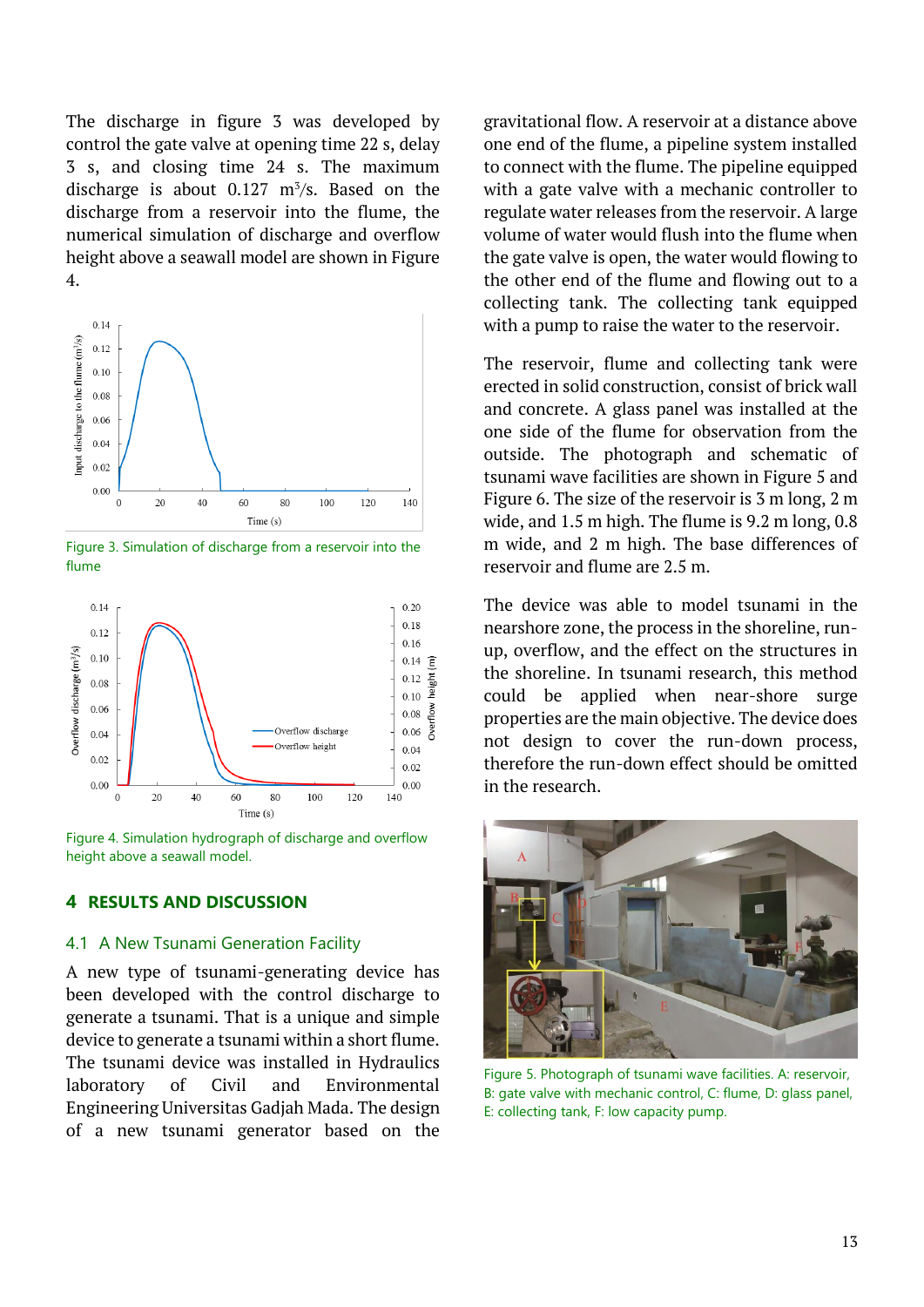

Figure 6. Schematic of tsunami wave facilities. A: reservoir, B: gate valve with mechanic control, C: flume, D: glass panel, E: collecting tank, F: low capacity pump.

#### 4.2 Tsunami Hydrograph Simulation

This tsunami generating device was tested to simulate a tsunami hydrograph. The upstream of flume was a fixed bed while a seawall model was installed in the middle of the flume to observe the tsunami event and the overflow above the seawall model. The water height in the flume was observed by a camera recorder. The schematic and photograph of the tsunami overflow test were shown in Figure 7 and Figure 8, while Figure 9 shows the time series of overflow above the seawall model. That is a tsunami hydrograph for some scenarios opening, delay and closing the gate valve.



(b) Cross section





Figure 8. Photograph of tsunami overflow test on the flume



Figure 9. Hydrograph of tsunami overflow

The peak of the hydrograph was almost the same for all of the opening scenarios about 0.19 m. The peak of the hydrograph was narrower when the valve was partially opened. The time for delay and closing influenced the width of the peak and recession of the hydrograph. The peak of hydrograph represents the length of the tsunami. The wider of the peak the longer is the tsunami.

The resulting water height in the flume and the overflow that represent the tsunami hydrograph was strongly dependent on the volume of water in the reservoir, the initial height difference between the surface area in the reservoir and flume, pipe diameter and the opening scenarios of the gate valve.

The comparison of numerical and experimental hydrographs of tsunami overflow is shown in figure 10. The numerical hydrograph is found to be comparable with experimental hydrograph, that indicates that the tsunami wave generator is capable of simulating the tsunami hydrograph.



Figure 10. Comparison of numerical and experimental simulation of hydrograph of tsunami overflow.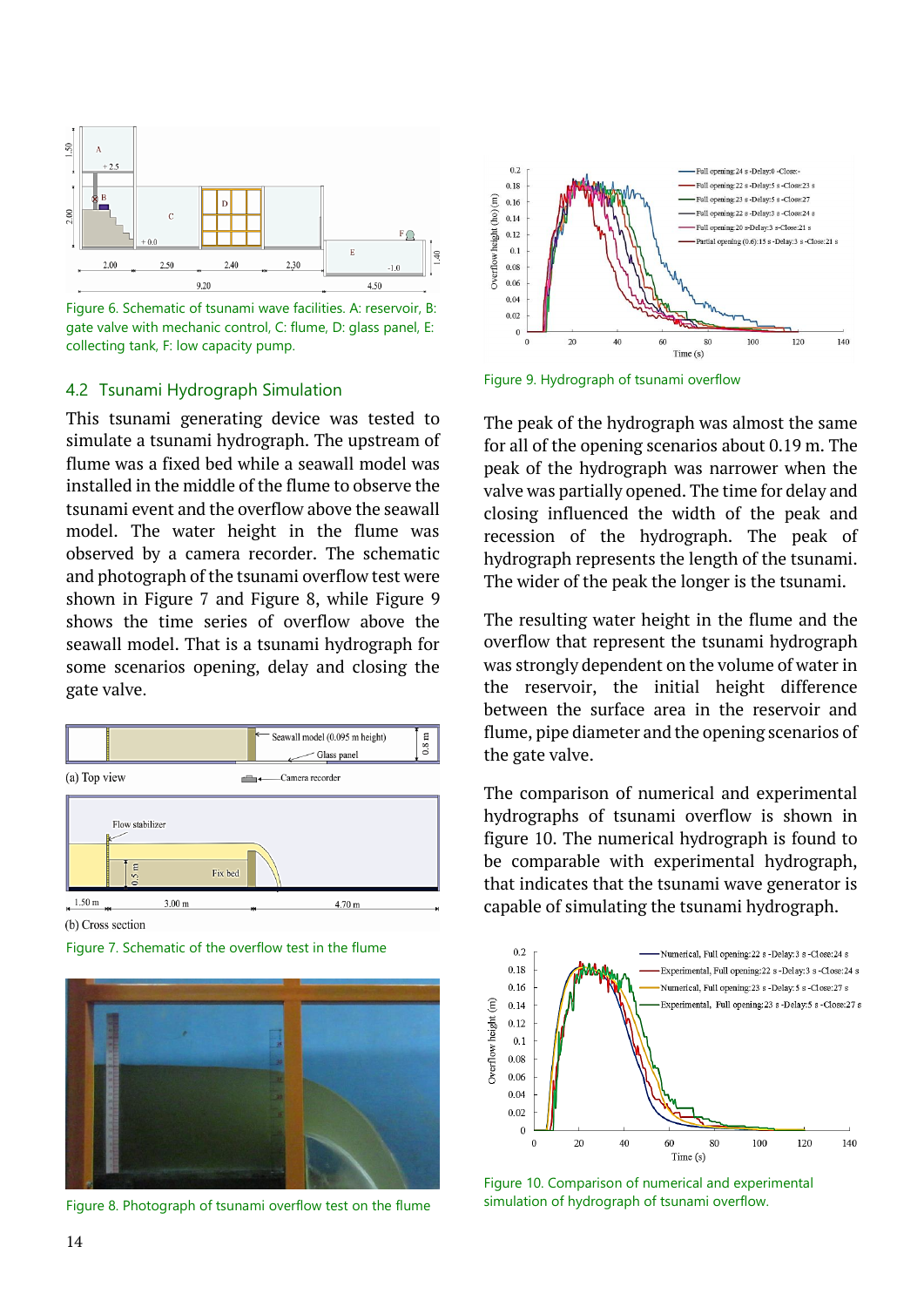# **5 CONCLUSION AND RECOMMENDATION**

The tsunami generator with control discharge has been able to simulate hydrograph of tsunami overflow in the laboratory. This short flume may be used for further research, for example, experiments on the interaction of tsunami run up with an obstacle on the beach, scouring and many others.

### **ACKNOWLEDGMENTS**

The authors express their high appreciation to Lembaga Pengelola Dana Pendidikan (LPDP), Ministry of Finance of The Republic of Indonesia who has provided Beasiswa Unggulan Dosen Indonesia-Dalam Negeri (BUDI-DN) scholarship to the first author and supporting fund on this research. The high appreciation also expresses to the management of the Hydraulic Laboratory Department of Civil and Environmental Engineering Universitas Gadjah Mada who have allowed the authors to build the laboratory facilities.

### **REFERENCES**

Allsop, W., Chandler, I. & Zaccaria, M., 2014. *Improvements in the physical modeling of tsunamis and their effects.* p. 1–22.

Arikawa, T et al., 2012. *Failure Mechanism of Kamaishi Breakwaters due to the Great East Japan Earthquake Tsunami.* p. 13.

Bangguna, D. S. V. L., Triatmadja, R. & Yuwono, N., 2016. *Simulation of Tsunami Attack on Seawall Caisson.* Colombo.

Buldakov, E., 2013. Tsunami generation by paddle motion and its interaction with a beach: Lagrangian modeling and experiment. *Coastal Engineering.,* Volume 80, p. 83–94.

Chanson, H., 2006. Tsunami Surges on Dry Coastal Plains: Application of Dam Break Wave Equations. *Coastal Engineering Journal,* 48(4), p. 355–370.

Chaudhary, B. et al, 2017. Sliding and overturning stability of breakwater under the combined effect of earthquake and tsunami. *Ocean Engineering.*

Esteban, M. et al, 2017. Overtopping of Coastal Structures by Tsunami Waves. *Geosciences,* 7(4), p. 121.

Fritz, H. M. et al., 2012. The 2011 Japan tsunami current velocity measurements from survivor videos at Kesennuma Bay using LiDAR. *Geophysical Research Letters,* pp. 1-6.

Goseberg, N., Wurpts, A. & Schlurmann, T., 2017. Laboratory-scale generation of tsunami and long wave. *Coastal Engineering,* p. 57–74.

Jayaratne, M. P. R. et al., 2016. Failure Mechanisms and Local Scour at Coastal Structures Induced by Tsunami. *Coastal Engineering,* 58(4), p. 1640017.

Kato, F. et al., 2012. *Mechanisms of coastal dike failure induced by the Great East Japan Earthquake Tsunami.* pp. 1-9.

Kuswandi & Triatmadja, R., 2017. Simulation of Scouring Around a Vertical Cylinder Due to Tsunami. *Science of Tsunami Hazards,* Volume 2, p. 59–69.

Løvholt, F. et al, 2012. Modeling propagation and inundation of the 11 March 2011 Tohoku tsunami. *Natural Hazards and Earth System Science,* 12(4), p. 1017–1028.

Mori, N. et al., 2011. Survey of 2011 Tohoku earthquake tsunami inundation and run-up. *Geophysical Research Letters.*

Pedersen, N. H. et al., 2005. Modelling of the Asian Tsunami off the Coast of Northern Sumatra. *Engineering,* 1755(March).

Rossetto, T. et al., 2011. Physical modelling of tsunami using a new pneumatic wave generator. *Coastal Engineering.,* p. 517–527.

Schimmels, S. et al, 2014. ON THE GENERATION OF TSUNAMI IN A LARGE SCALE WAVE FLUME. *Coastal Engineering,* pp. 1-10.

Simon, A. L., 1981. *Practical Hydraulics.* USA: John Wiley & Sons.